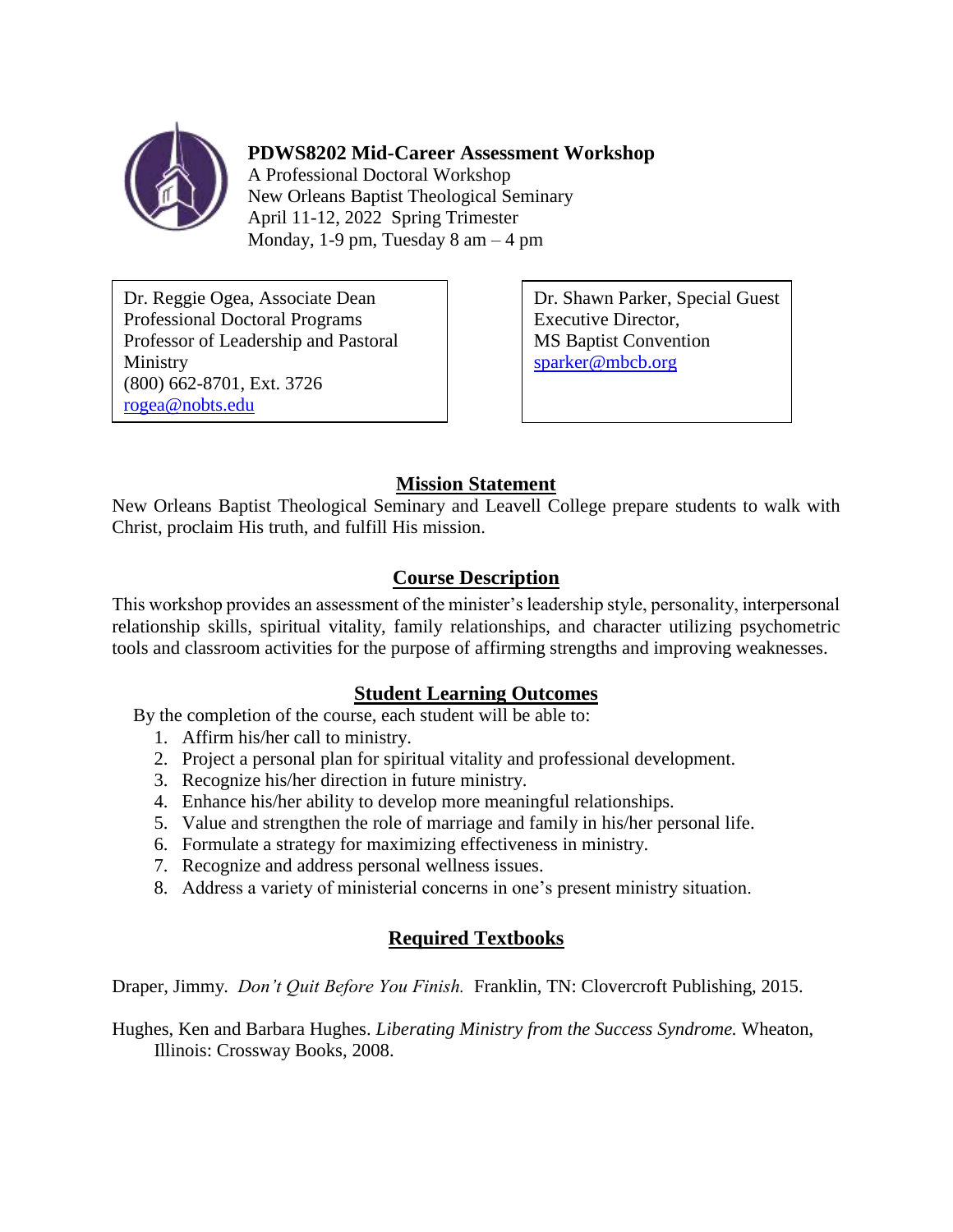Yessick, Tommy. *Building Blocks for Longer Life and Ministry.* Nashville: Convention Press, 1997. (The book is out of print. Following registration, a PDF copy will be uploaded on the **Blackboard** shell.)

#### **Workshop Requirements and Assignments**

**This workshop will utilize BLACKBOARD for posting of Course Documents and all Assignments. Please upload all Mid-Career Assignments, Pre-and Post-, on BLACKBOARD in the appropriate assignment section by the due date indicated.**

#### **Pre-Workshop Assignment**

**Due on Blackboard no later than 10:00 pm, Sunday, April 10, 2022. Students may use first person in Assignments A, B, and C.** 

1. Textbook Readings, Reviews, and Reflections:

A. Read the Hughes textbook *Liberating Ministry from the Success Syndrome,* from the standpoint of your ministry position*,* and write a 3-page (single-spaced) **Review** of the book, with a cover page. The Review should answer the following questions:

- What is the major emphasis of the book?
- What are the key insights/takeaways from the book and why?
- What areas in your life were affirmed and what areas need changing?

B. Read the Yessick textbook *Building Blocks for Longer Life and Ministry* and complete the Assessment of Total Well-being, beginning on page 105. After answering the questions, write a **Summary** of your assessments and prepare a list of proposed personal actions to bring wellness to your life. There is no minimum page requirement, and the answers to questions are **NOT** required to be submitted in this summary.

C. Read the Draper textbook *Don't Quit Before You Finish* and compose a single-spaced **Reflection Paper,** with a Cover Page. The book is divided into Four (4) Sections. The Reflection Paper should involve the following:

- From EACH Section, select three (3) Surprises and (3) Challenges, and write a paragraph for each surprise and each challenge, discussing why you selected these topics.
- Compose a two to three-paragraph conclusion to the Reflection Paper, discussing what you would do different if you were starting your vocational ministry over again.

2. **Leading From Your Strengths Profile:** Complete the *Leading From Your Strengths Profile* and upload the **Report** on Blackboard. The *Leading from Your Strengths Profile* may be located at: http://www.ministryinsights.com/leaders/leading-from-your-strengths-profile/. Note: This item must be purchased online @ \$26.95.